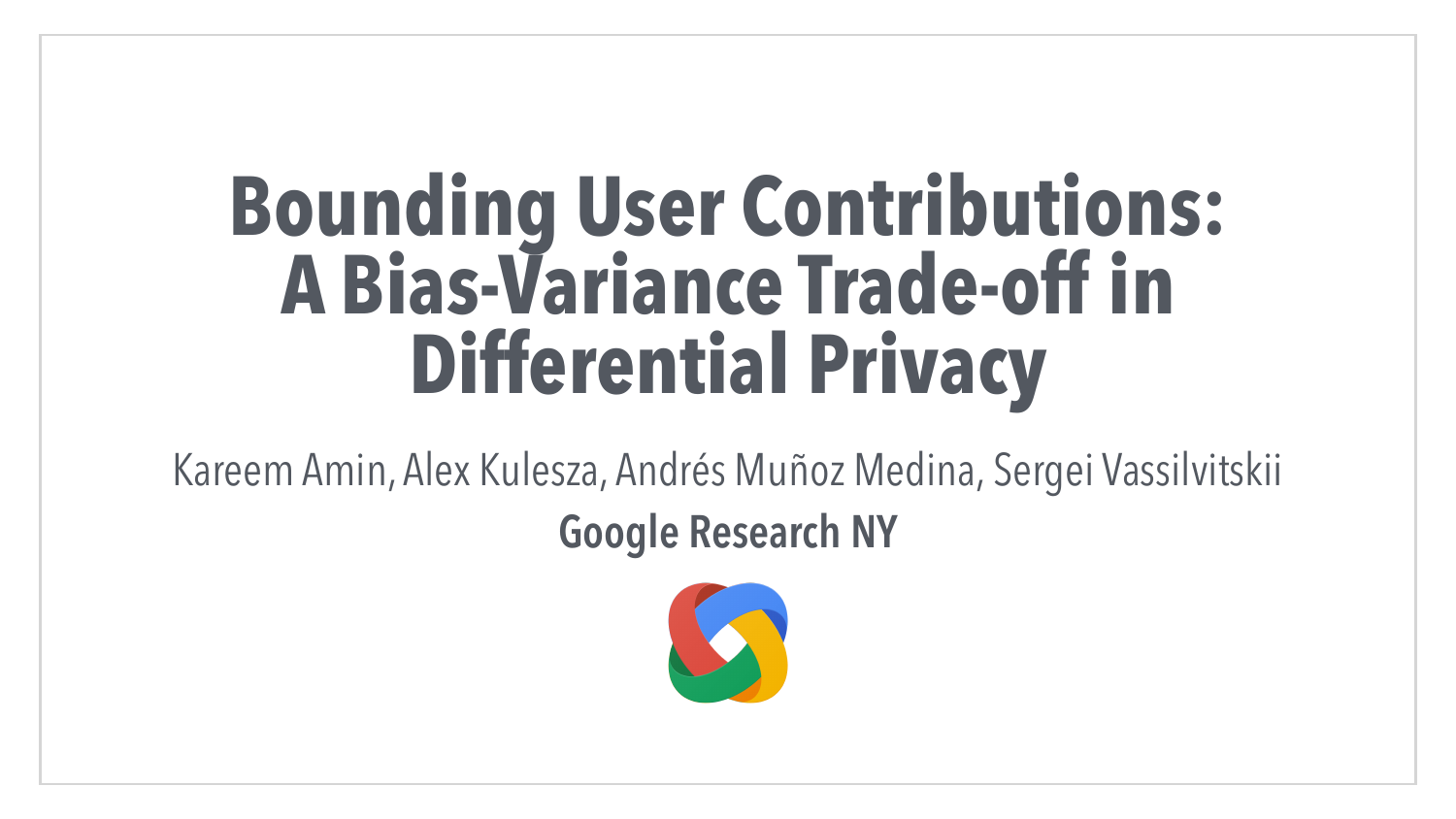## **Typical DP assumption:** One user = one example



## **Reality:**

### Users contribute many times

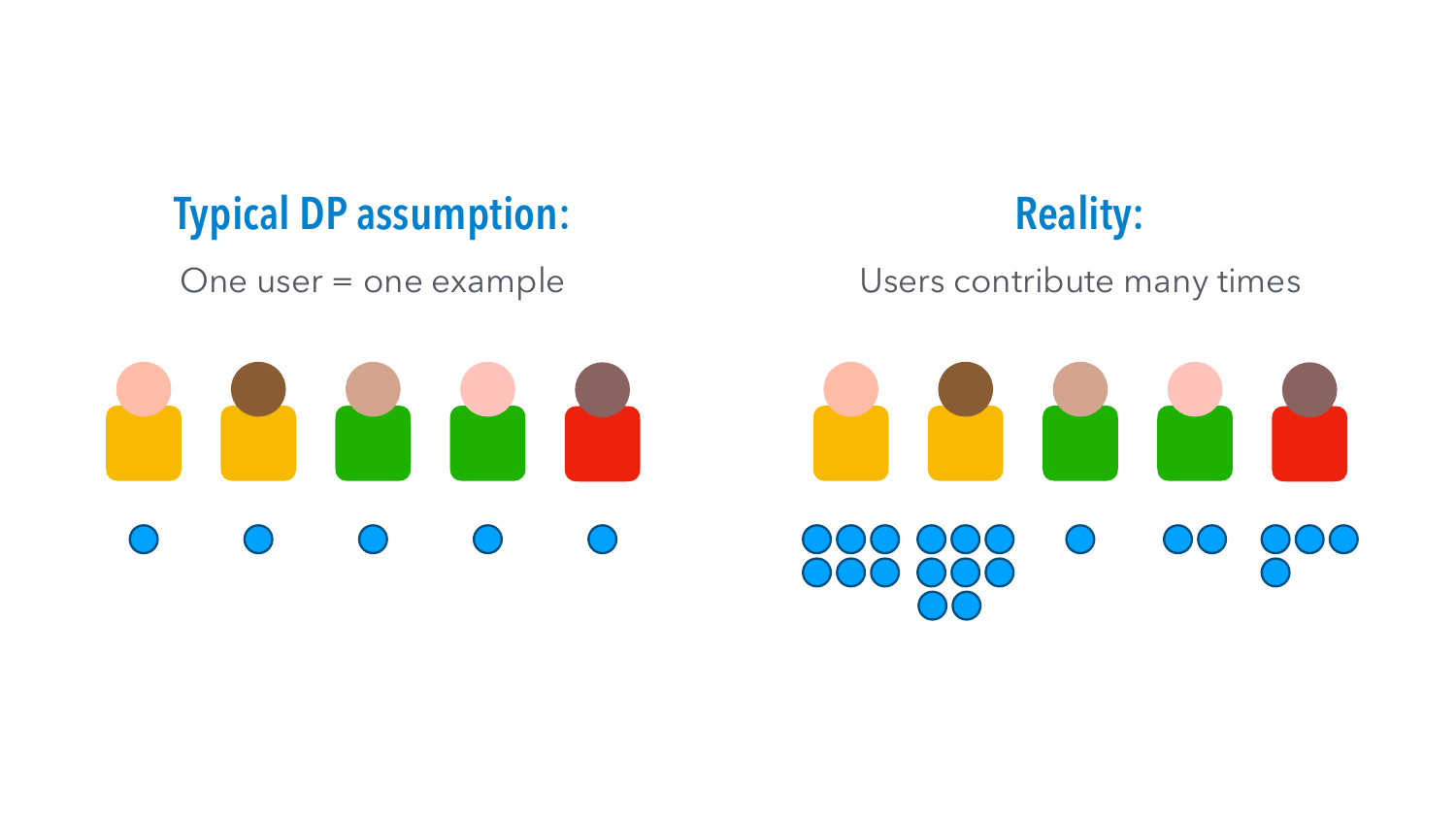## **High cap = excessive noise Low cap = biased data**



## We investigate this bias-variance trade-off using tools from learning theory



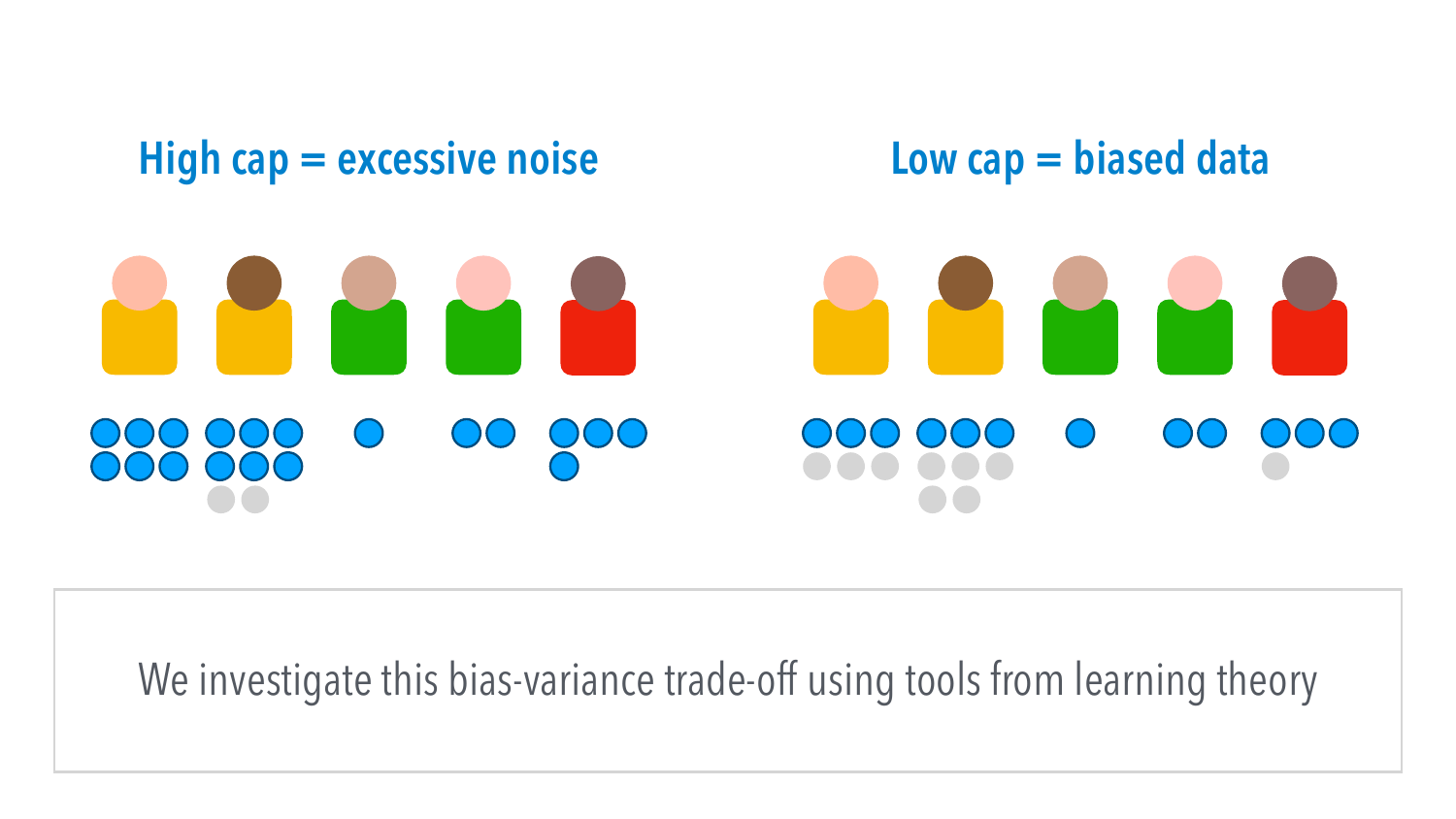



## **Infinite collection of users**



## • Distribution *P* over users

- Each user has a unique distribution over examples
- 

• I.i.d. data: first sample a user from *P*, then sample the user's distribution

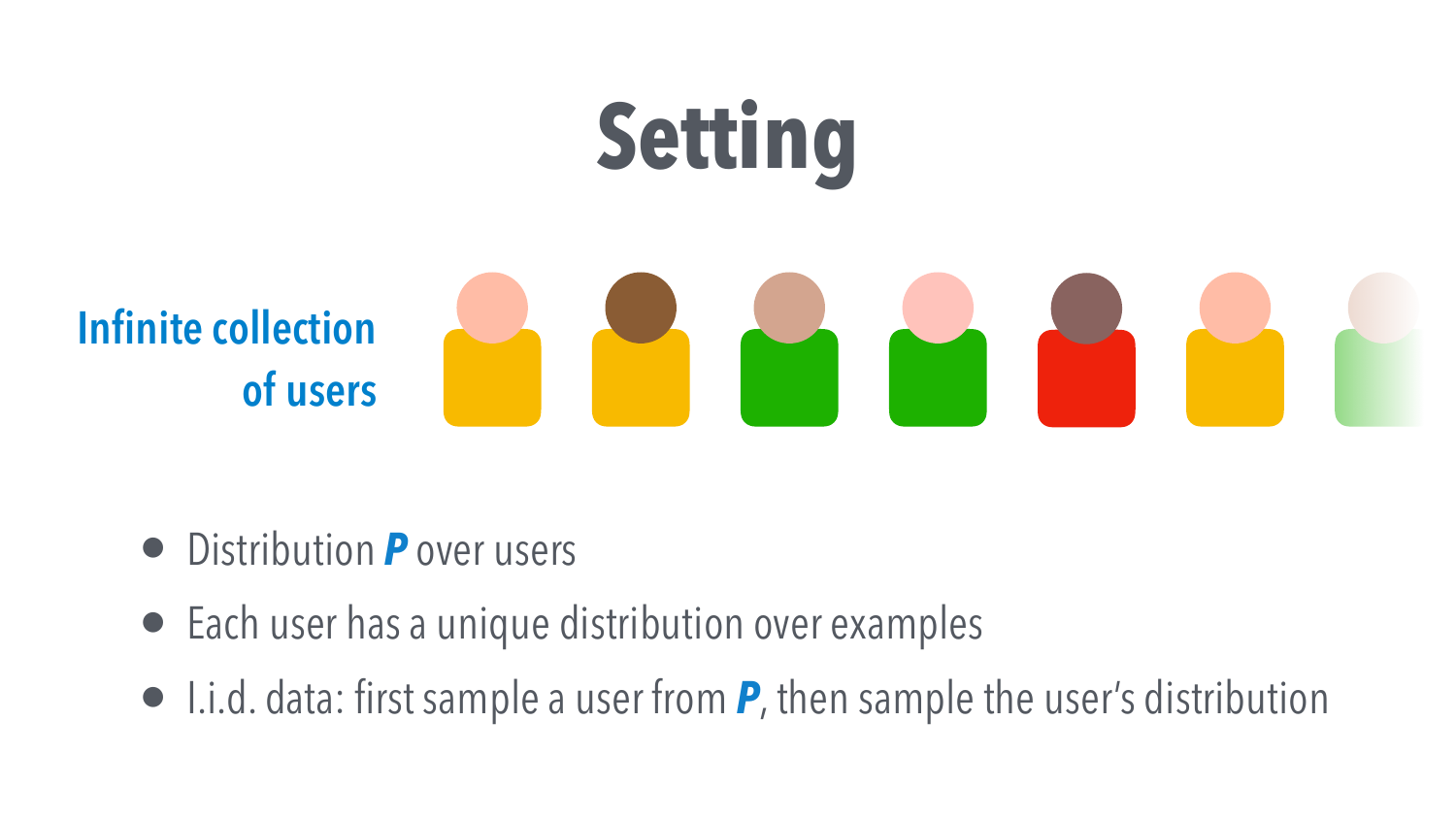## • Cap each user at a  $\tau_0$  fraction of the dataset



• Run a standard differentially private ERM algorithm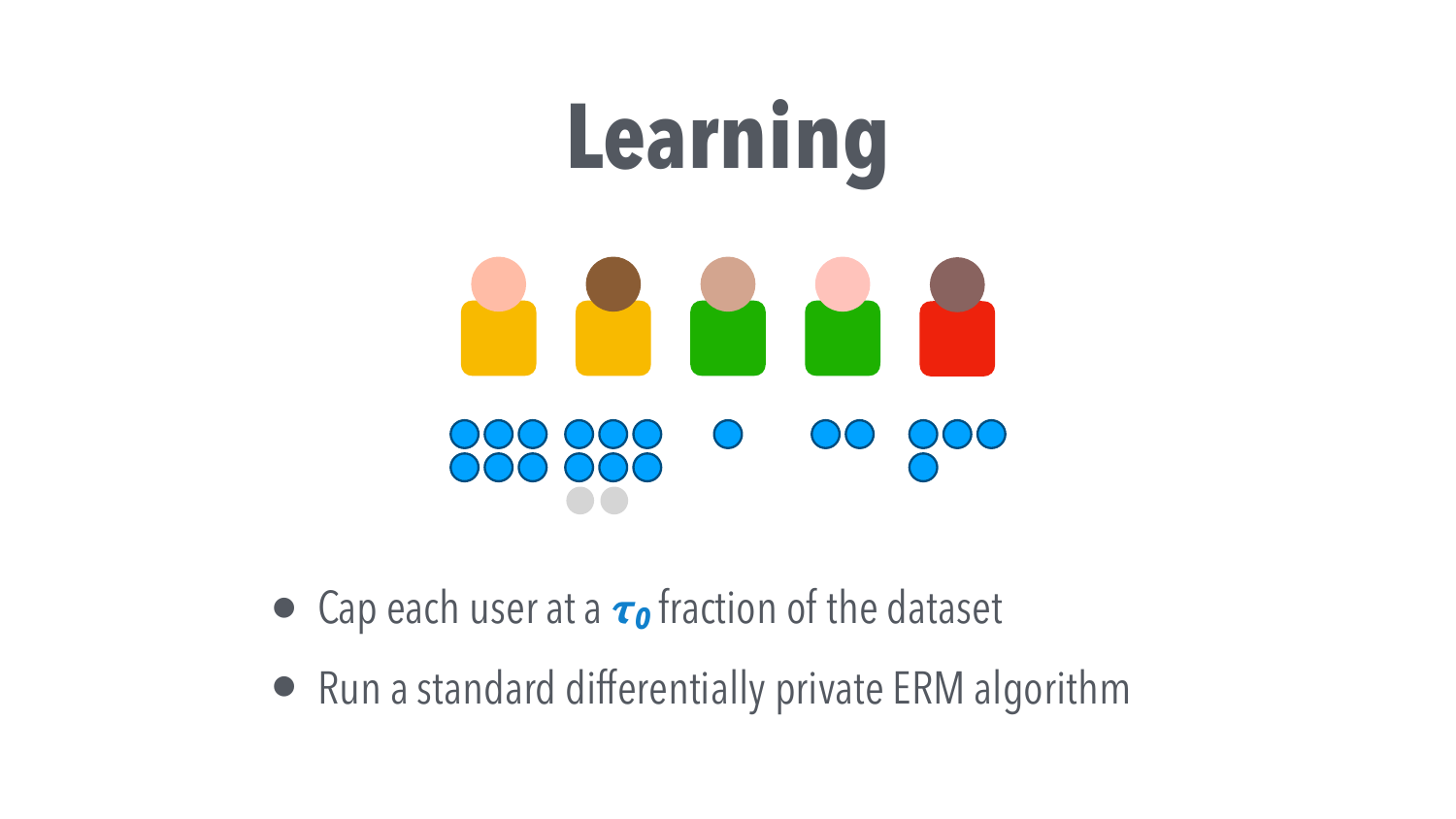### $\mathcal{L}(h_{\text{priv}}) \leq \inf_{h \in E}$  $h \in H$  $\mathcal{L}(h)$  +

A + *O*

 $\mathbf{D}$ @ in c **Bias due to** ⌧0 **capping**

+ *O*

### **Privacy noise** ariance **variance**



# **Result**



### ✓r 1 ⌧0*n* **Finite sample variance**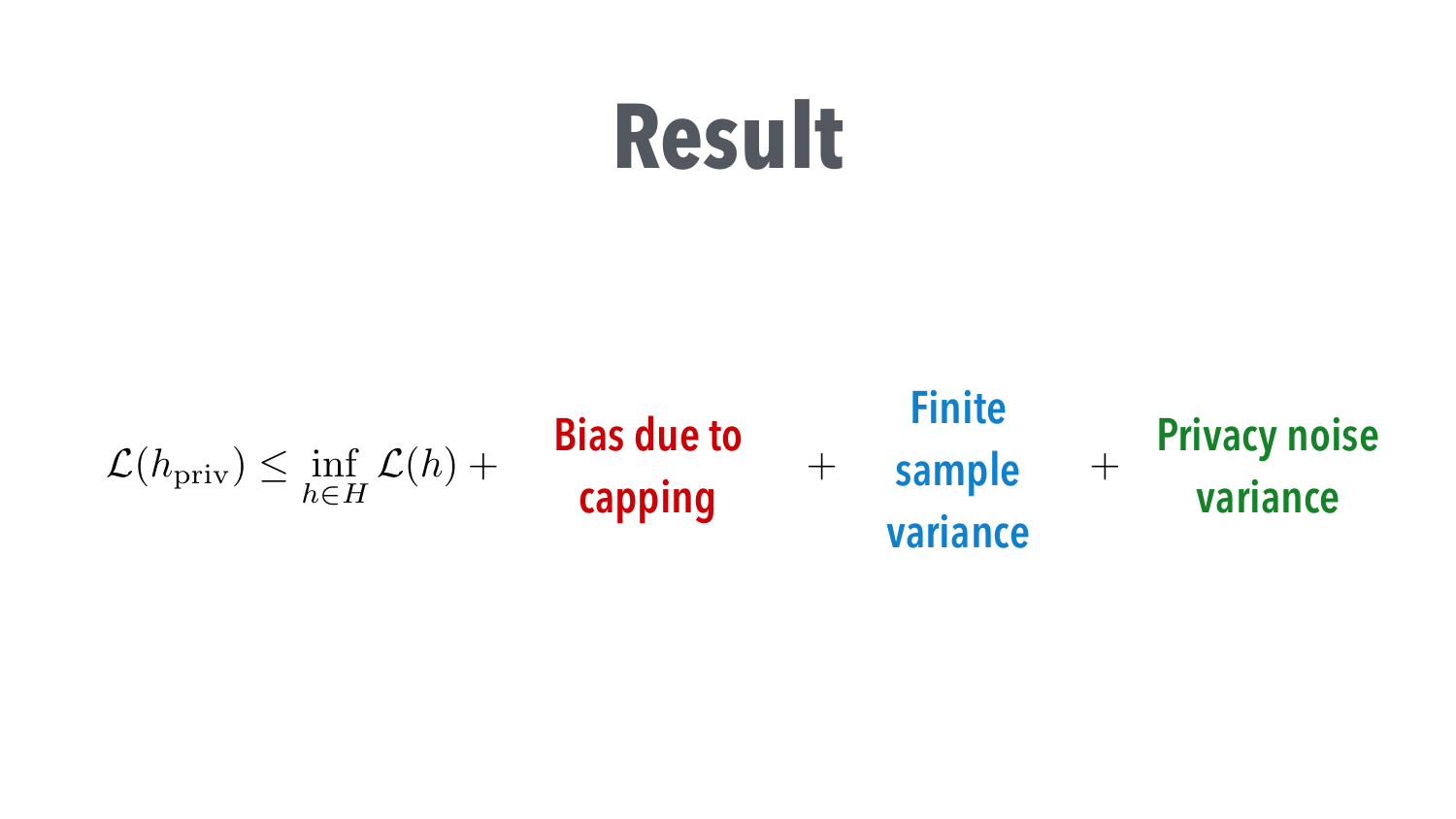

### $\mathcal{L}(h_{\text{priv}}) \leq \inf_{h \in E}$  $h \in H$  $\mathcal{L}(h) + O$  $\sqrt{2}$  $\overline{a}$  $\overline{\phantom{a}}$ **Bias due to capping**

# **Result**

### ✓r 1 ⌧0*n* **Finite sample variance**

### + *O* **Privacy noise** ariance **variance**

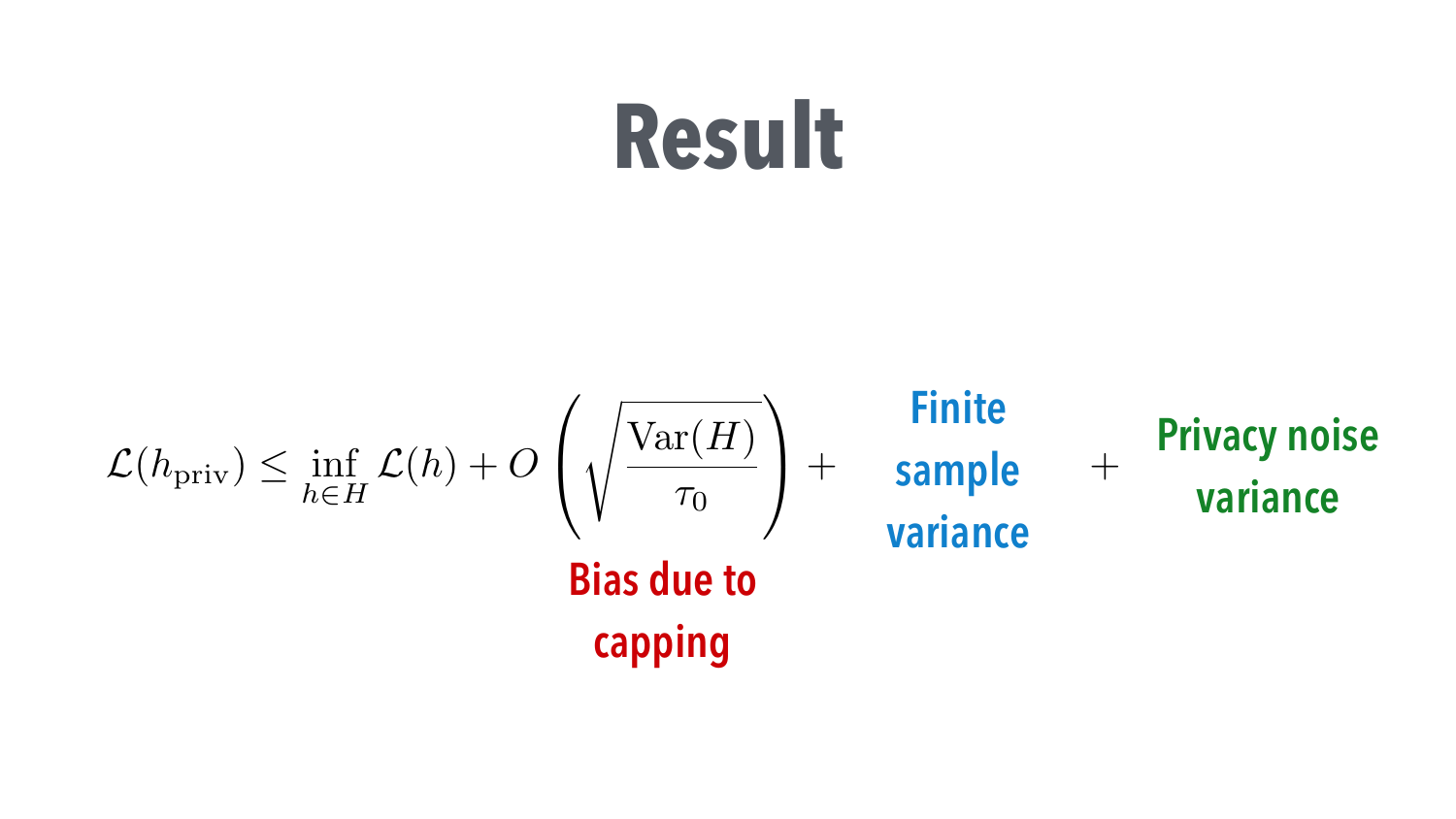### $\mathcal{L}(h_{\text{priv}}) \leq \inf_{h \in E}$  $h \in H$  $\mathcal{L}(h) + O$  $\sqrt{2}$  $\overline{a}$  $\overline{\phantom{a}}$ Var(*H*)  $\tau_0$  $\setminus$ A + *O* ˜  $\sqrt{1}$ ⌧0*n* ◆ + *O* rivacy ariance **Privacy noise Bias due to capping variance Finite sample**

# **Result**

**variance**

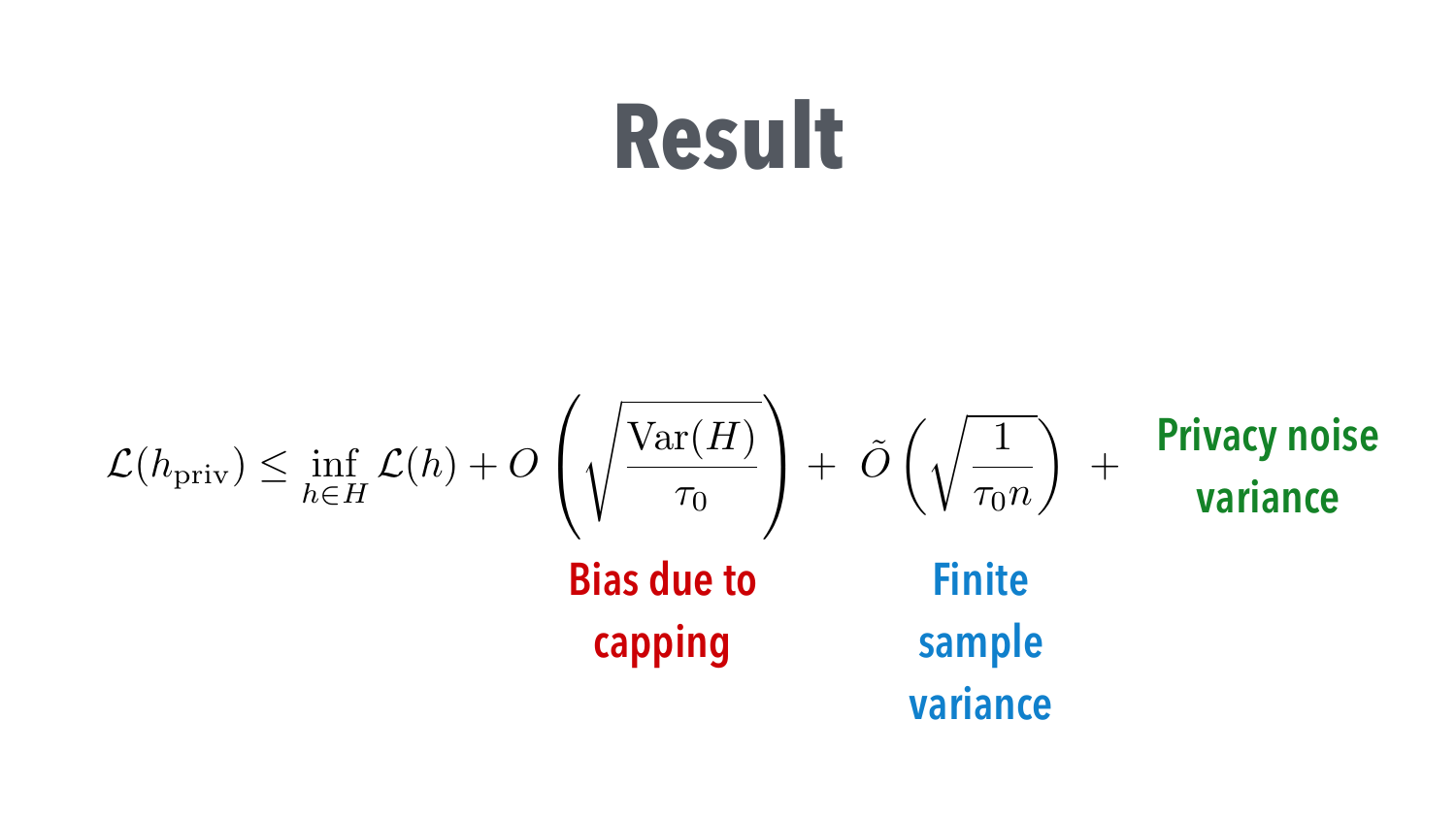### **Bias due to capping**  $\mathcal{L}(h_{\text{priv}}) \leq \inf_{h \in E}$  $h \in H$  $\mathcal{L}(h) + O$  $\sqrt{2}$  $\overline{a}$  $\overline{\phantom{a}}$

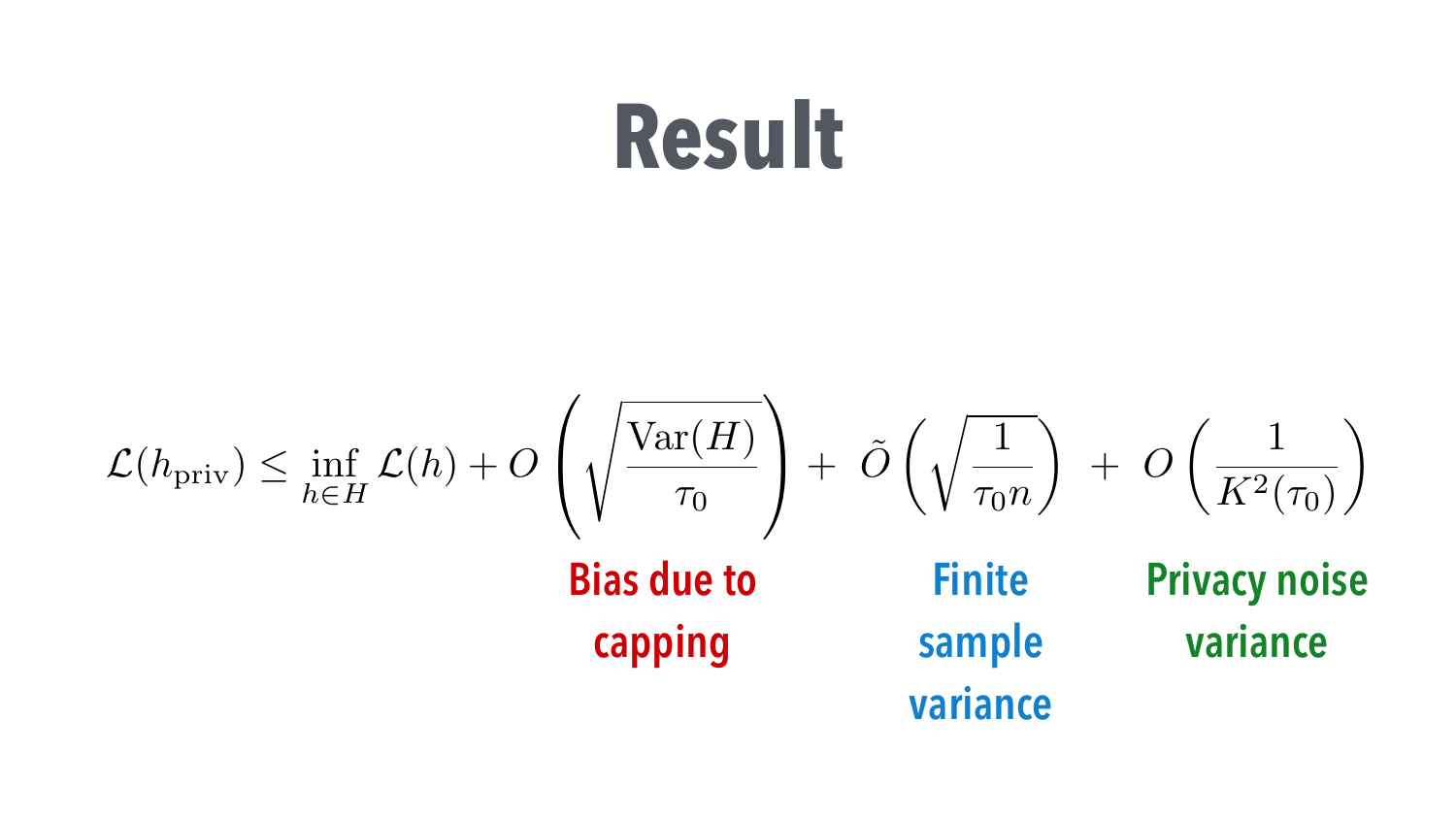

 $\mathcal{L}(h_{\text{priv}}) \leq \inf_{h \in E}$  $h \in H$  $\mathcal{L}(h) + O$  $\sqrt{2}$  $\overline{a}$  $\overline{\phantom{a}}$ Var(*H*)  $\tau_0$  $\setminus$ A + *O* ˜  $\sqrt{1}$ ⌧0*n* ◆ + *O*  $\begin{pmatrix} 1 \end{pmatrix}$  $K^2(\tau_0)$ ◆

**As n→∞ …**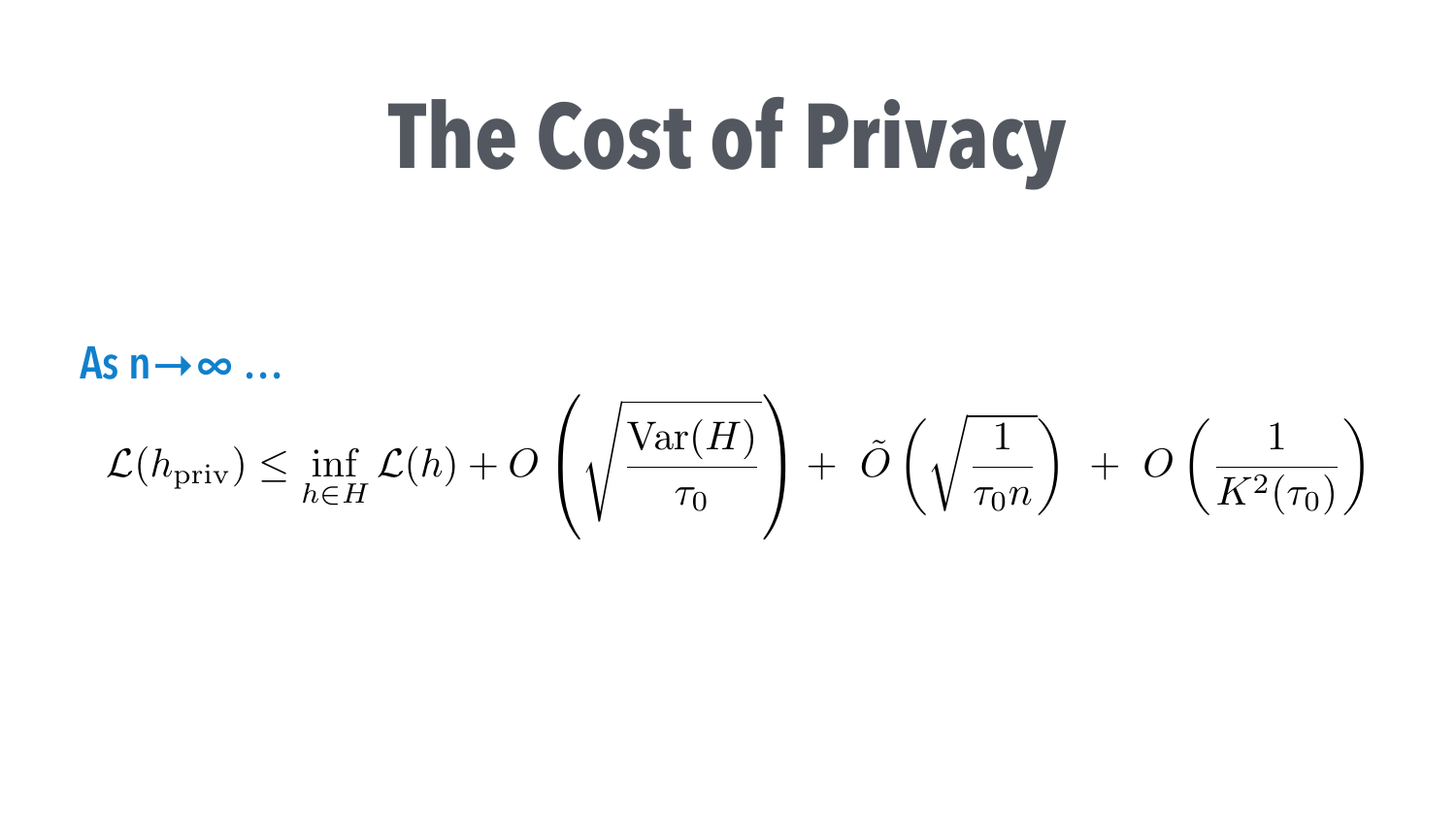# **The Cost of Privacy**

 $\mathcal{L}(h_{\text{priv}}) \leq \inf_{h \in E}$  $h \in H$  $\mathcal{L}(h) + O$  $\sqrt{2}$  $\overline{a}$  $\overline{\phantom{a}}$ Var(*H*)  $\tau_0$  $\setminus$ A + *O* ˜  $\sqrt{1}$ ⌧0*n* ◆ + *O*  $\begin{pmatrix} 1 \end{pmatrix}$  $K^2(\tau_0)$ ◆

## **For privacy noise As n** $\rightarrow \infty$  …

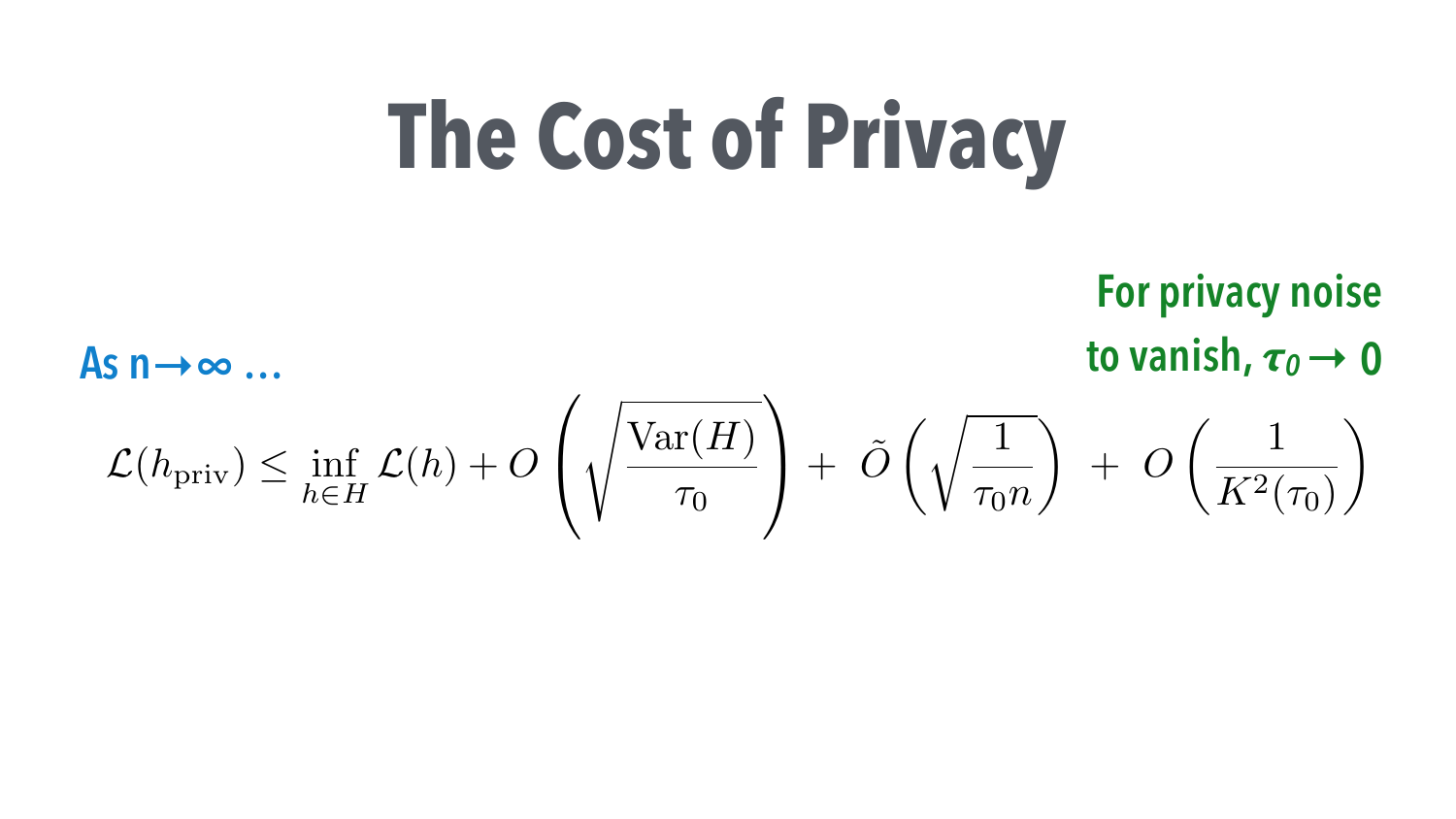# **The Cost of Privacy**





**For privacy noise**  to vanish,  $\tau_0 \rightarrow 0$ 

$$
\left.\frac{\text{Var}(H)}{\tau_0}\right) + \left.\tilde{O}\left(\sqrt{\frac{1}{\tau_0 n}}\right) \;+\; O\left(\frac{1}{K^2(\tau_0)}\right)
$$



# **But then bias grows**

 $\sqrt{2}$